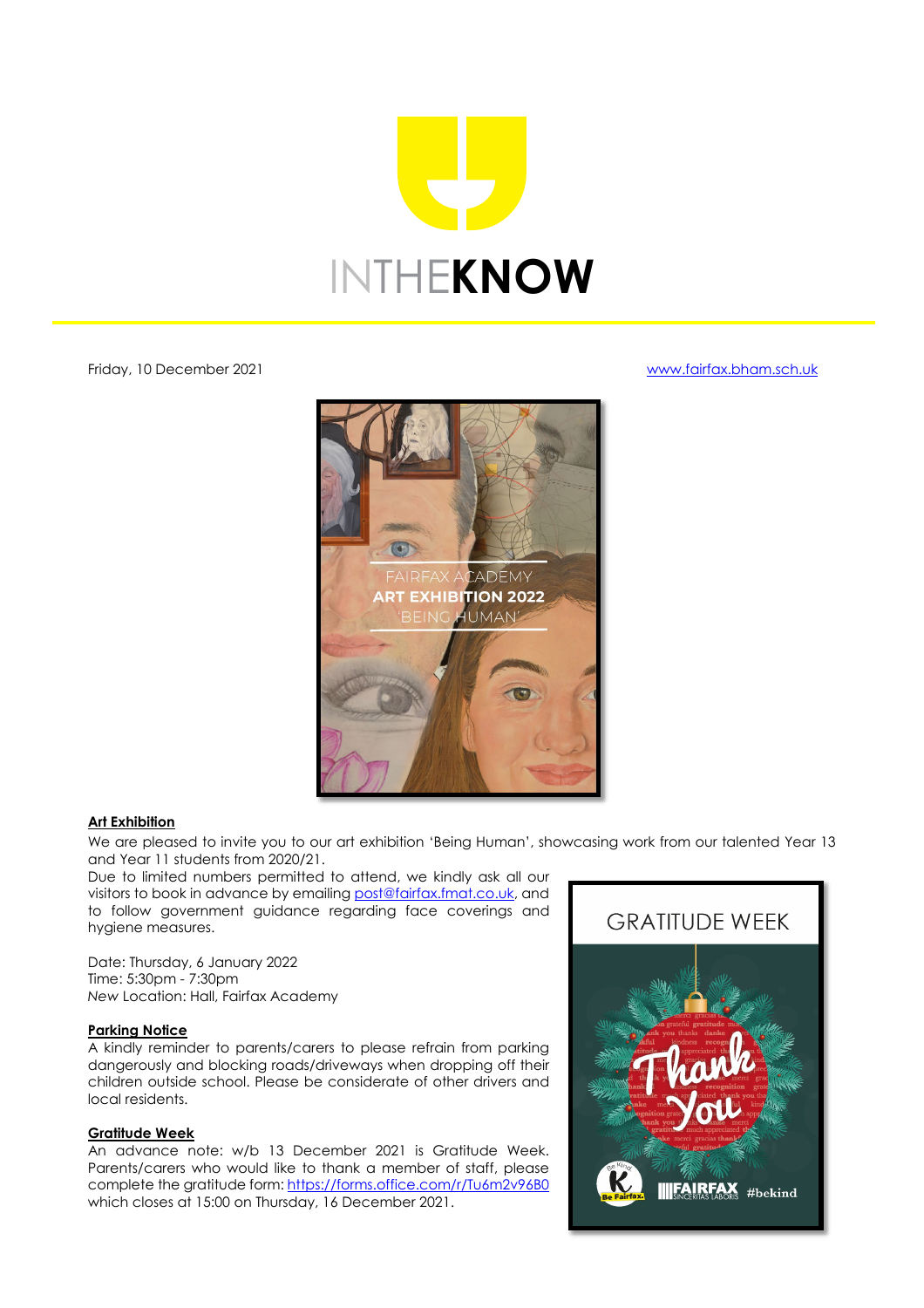#### **Non-Uniform Day – MIND**

An advance notice: there will be a non-uniform day on Friday, 17 December to fundraise for MIND. Students will be able to donate £1 to wear their own clothes. A separate email to parents/carers will be sent w/b 13 December with a link to a Parentpay page for donations.

### **Term Dates Update Spring Term 2022**

Spring Term I Wednesday, 5 January – Friday, 18 February 2022 Half-term Monday, 21 February – Friday, 25 February 2022<br>Spring Term II Tuesday, 29 February – Friday, 8 April 2022 Tuesday, 29 February – Friday, 8 April 2022

Training Days: Tuesday, 4 January 2022 and Monday, 28 February 2022

An advance notice that students return at staggered times in January, due to the lateral flow testing process:

- Term Starts: Wednesday, 5 January 2022 for
	- o Y7 (staggered through registration, Period 1 and 2 and remaining in school)<br>o Y11 (staggered through break, Period 3 and 4 and remaining in school)
	- o Y11 (staggered through break, Period 3 and 4 and remaining in school)<br>2008 Y13 (staggered through lunch and Period 5 and returning home)
	- Y13 (staggered through lunch and Period 5 and returning home)
- Term Starts: Thursday, 6 January 2022 for
	- $\circ$  Y8 (staggered through registration, Period 1 and 2 and remaining in school)<br> $\circ$  Y10 (staggered through break. Period 3 and 4 and remaining in school)
	- Y10 (staggered through break, Period 3 and 4 and remaining in school)
	- o Y12 (staggered through lunch and Period 5 and returning home)
	- Term Starts: Friday, 7 January 2022 for Y9

o Y9 (staggered through registration, Period 1 and 2 and remaining in school)

Individual timings for arrival will be emailed to parents/carers on Tuesday, 4 January 2022.

## **Lateral Flow Test Kits**

A reminder that Covid-19 lateral flow test kits for home testing can be collected by students from either Student Support or Reception. Sixth Form students can collect testing kits from Mrs McGuire in the Sixth Form Centre.



### **Farewell and Welcome to New Staff**

Fairfax would very much wish to thank Mrs Mulhern, for over 25 years of service to Fairfax, and wish her all the very best in her forthcoming retirement.

We would also like to send Mrs Stringer our very best wishes as she retires after over 16 years at Fairfax.

We very much look forward to welcoming new staff joining us in January:

• Mrs J Mace (Assistant Headteacher)

### **2021-22 Heads of Year Information: 2021-22 Heads of House Information:**

| Head of Year 7               | Mrs Rose         | Coventry Head of House   | Miss Blake       |
|------------------------------|------------------|--------------------------|------------------|
| Head of Year 8               | Mrs Colbourne    | Assistant Head of House  | Mr Thompson      |
| Assistant Head of Year       | Mr Rainbow       |                          |                  |
|                              |                  | Kenilworth Head of House | Mrs Hunter-Stott |
| Head of Year 9               | Miss Dowell      | Assistant Head of House  | Mrs Sharratt     |
| Head of Year 10              | Mr Ravenscroft   |                          |                  |
| Assistant Head of Year       | Mr Clark         | Stratford Head of House  | Mr Porter        |
|                              |                  | Assistant Head of House  | Miss Sutton      |
| Head of Year 11              | Ms Ahmed-Lockley |                          |                  |
| Assistant Head of Year       | Mrs Barker       | Warwick Head of House    | Mr Carty         |
|                              |                  | Assistant Head of House  | Mrs Day          |
| Assistant Head of Sixth Form | Miss Gardner     |                          |                  |
|                              |                  |                          |                  |
| <b>SENDCO</b>                | Mrs Corbett      |                          |                  |

## **SIMS Parent App**

A reminder to all parents/carers to check emails for a link to access our new parent SIMS App, which we will be using from now on to keep parents/carers updated about students' life at school. Please contact Miss Clarke with any queries.

## **Strikes Football Academy – Spring Term 1**

A reminder notice: Spring Term 1 places are now available for students in Years 7, 8 and 9. A letter has been emailed to parents/carers with further information. Please contact Mr Larkin, or email **FF-Clubs@fairfax.bham.sch.uk** with any queries.

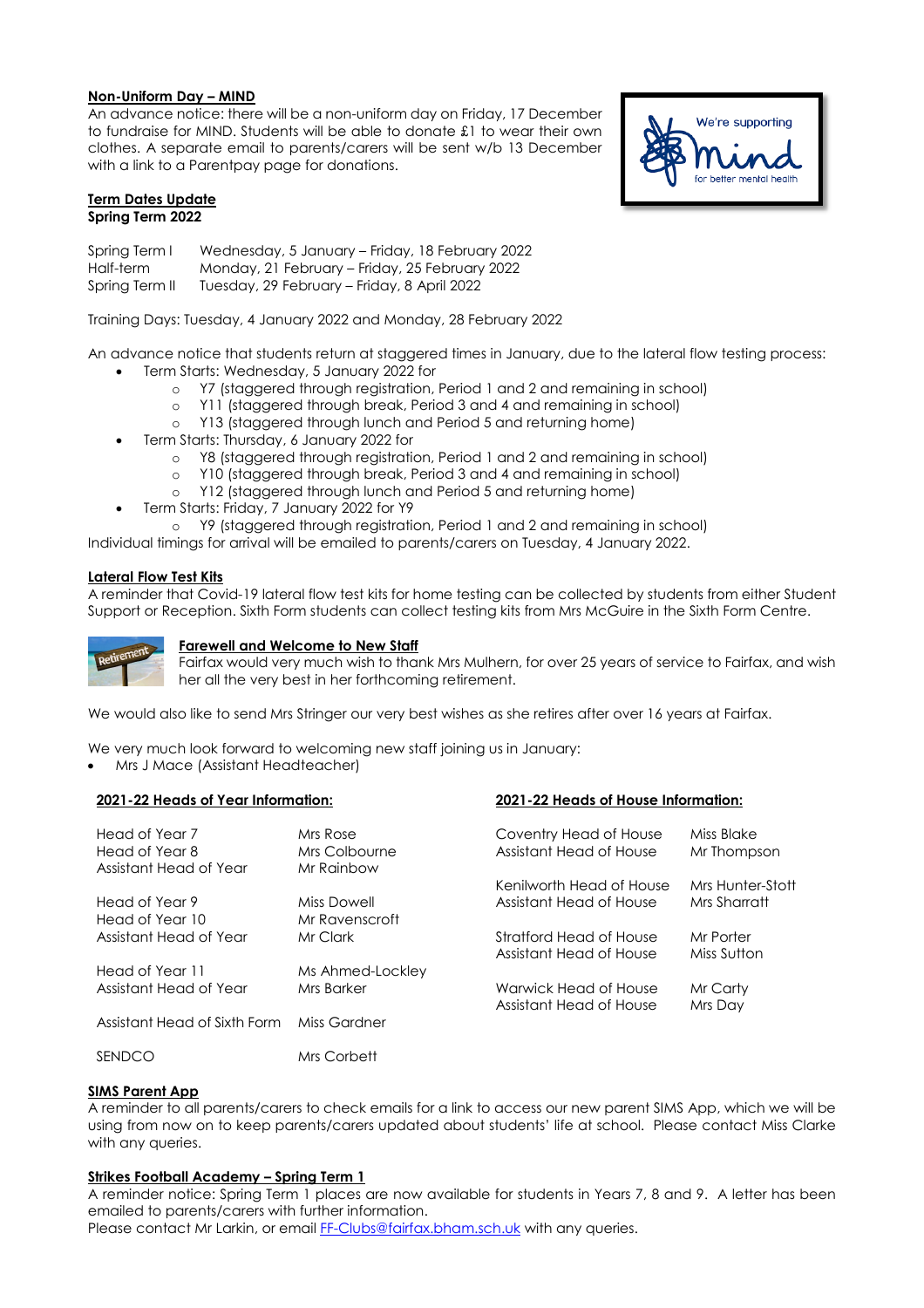## **PRIDE Group Update**

Our PRIDE Group meets every two weeks. During the Autumn Term we have had an introduction to Pride, and have discussed mental health awareness, LGBTQ+ representation in art and literature, 'coming out' stories, intersectionality and an end of year LGBTQ+ 'in the media' quiz. The group will next meet on Thursday, 20 January 2022 in C13 after school. Then again on Thursday, 3 February and Thursday, 17 February. If you want to find out more, please come along or speak to Ms Ahmed-Lockley in A11 or Mrs Lam in C13.

### **Equalities Group Update**

Our Equalities Group meets every two weeks, and during the Autumn Term we celebrated our diversity in school and organised a variety of activities for our students to get involved with. Our Equalities group delivered an assembly which showcased the rich, diverse culture Britain has had from over 2000 years ago. We ran a competition which asked students to create art work that looked into the history of a black person they felt had contributed to society. The entries were certainly celebratory with over 100 entries ranging over 300 years! Our aim this autumn was to show how British history is black history and we are proud to be a diverse school. Our group looks forward to the New Year where we will be celebrating disabilities and fundraising. The group will next meet on Thursday, 13 January 2022 in C7 after school. Then again on Thursday, 27 January 2022 and Thursday, 10 February 2022. If you want to find out more, please come along or speak to Miss Gardner in C7, Mrs Buckley in G5 or Mrs Williams.

### **Student Council Update**

Our Student Council meets every half term in the Library. In our recent meeting on Thursday, 25 November, a group of dedicated and enthusiastic Fairfax students met for the Autumn Term 2 Student Council meeting. Congratulations to Daniel Jones in Year 13 who was appointed Chair of the Student Council, and Gabriella Isley in Year 9 who was appointed Vice Chair. A range of topics were discussed including the praise system, PE kits, and suggestions for new extra-curricular activities. All suggestions raised will be discussed by our representatives at a recent meeting with Mrs Bunn – watch this space! If you want to find out more, please come along or speak to Mrs Birch in F5. There is also a suggestions box in the Library which the Student Council review at each meeting.

## **PTA**

There is a PTA meeting on Monday, 10 January 2022. All welcome. Please confirm your attendance by emailing [ff-pta@fairfax.fmat.co.uk.](mailto:ff-pta@fairfax.fmat.co.uk)

#### **PTA Eisteddfod Raffle**

Please support our PTA Eisteddfod Raffle during the coming week. Please visit ParentPay w/b 13 December 2021 to buy raffle tickets, which cost £1; this closes at 15:00 on Thursday, 16 December 2021. Winners will be drawn by our Eisteddfod Judges on the evening of Thursday, 16 December 2021. Winners will be notified on Friday morning, and prizes will be available for collection on Friday, 17 December 2021 from Reception.

There are 12 prizes in total, including 2 M&S Food Collections (donated by the Kitchen Mechanic), 2 Retro Sweet Hampers, 2 £20 Cineworld Vouchers and a selection of Prosecco, Wine and Chocolates. (Some of which has been kindly donated by Tesco Express Whitehouse Common).

YEAR

An advance notice: Year 7 Parents' Evening is on Wednesday, 23 March 2022, 15:45 -18:45. Please be advised that Fairfax uses an online booking system for Parents' Evening. Information about how to log on and book appointments will be sent to parents/carers w/b Monday, 14 March 2022. If you have any queries about Parents' Evening please emai[l ff-parentsevening@fairfax.fmat.co.uk.](mailto:ff-parentsevening@fairfax.fmat.co.uk)

An advance notice: Year 8 Parents' Evening is on Wednesday, 9 March 2022, 15:45 -18:45. Please be advised that Fairfax uses an online booking system for Parents' Evening. Information about how to log on and book appointments will be sent to parents/carers w/b Monday, 28 February 2022. If you have any queries about Parents' Evening please emai[l ff-parentsevening@fairfax.fmat.co.uk.](mailto:ff-parentsevening@fairfax.fmat.co.uk)

An advance notice: Celebration Evening 2022 is on the new date of Wednesday, 6 April 2022. Awardee confirmation letters have been sent and seats will be reserved on the evening for all who have confirmed their attendance.

YEAR 9

YEAR 8

An advance notice: Celebration Evening 2022 is on the new date of Wednesday, 6 April 2022. Awardee confirmation letters have been sent and seats will be reserved on the evening for all who have confirmed their attendance.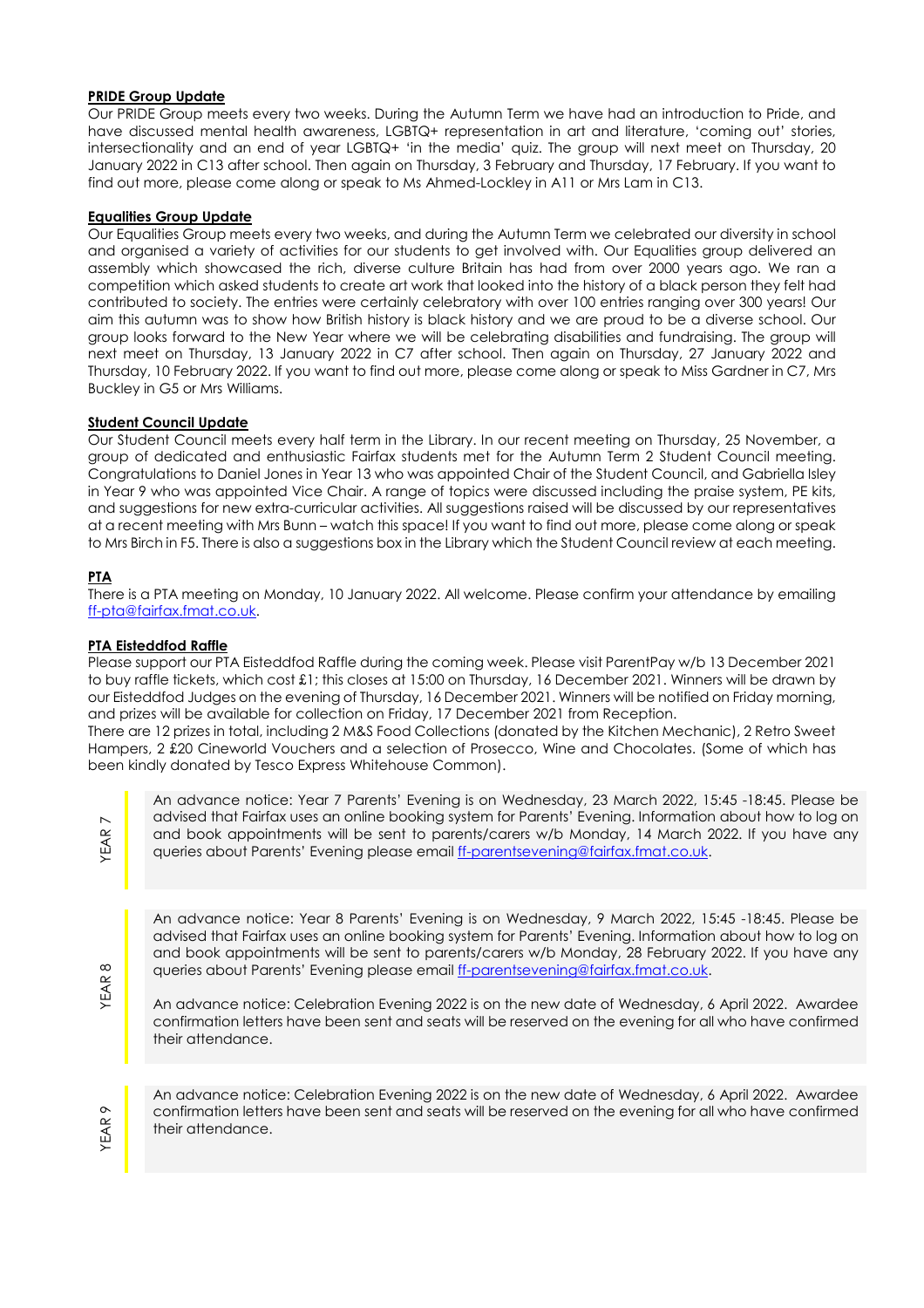An advance notice: Year 10 Parents' Evening is on Wednesday, 19 January 2022, 15:45 -18:45. Please be reminded that Fairfax uses an online booking system for Parents' Evening. Information about how to log on and book appointments will be sent to parents/carers w/b Monday, 10 January 2022. If you have any queries about Parents' Evening please emai[l ff-parentsevening@fairfax.fmat.co.uk.](mailto:ff-parentsevening@fairfax.fmat.co.uk)

An advance notice: Celebration Evening 2022 is on the new date of Wednesday, 6 April 2022. Awardee confirmation letters have been sent and seats will be reserved on the evening for all who have confirmed their attendance.

A reminder notice: the 2022 Sixth Form Online Application Form is now live on our Academy website. The deadline for applications is Friday, 4 February 2022. Please visit [www.fairfax.bham.sch.uk/academy](http://www.fairfax.bham.sch.uk/academy-life/sixth-form)[life/sixth-form.](http://www.fairfax.bham.sch.uk/academy-life/sixth-form)

An advance notice: students who study Creative iMedia and Hospitality and Catering will be sitting an external exam in these subjects on Monday, 10 January 2022 (Creative iMedia 14:00–15:15) and Wednesday, 12 January 2022 (Hospitality and Catering 14:00–15:30). Please note that these exams start at 14:00 and so will run over the end of the school day.

An advance notice: Celebration Evening 2022 is on the new date of Wednesday, 6 April 2022. Awardee confirmation letters have been sent and seats will be reserved on the evening for all who have confirmed their attendance.

**AIM FOR A SUCCESSFUL** SINCERITAS LABORIS **FUTURE AT FAIRFAX... THIS LED TO STUDENTS STUDYING: SUBJECTS WE OFFER:** in<mark>g and Finance</mark><br>} Drama and Musical Theatre Engineering<br>English Language with **Further Mathematics** Accounting<br>Applied Science (BTEC) Geography Geography<br>Health & Social Care (BTEC)<br>History agement (Computer<br>d Software Enaineerina **usiness** (BTEC) ory<br>vrmation Technology (BTEC) roaies<br>tudies and Early Years<br>tudies and Sports **CAREERS IN:**  $rt$  (BTFC on at Birmingham Children's Hospital<br>s<mark>tration with Auriga Services Ltd, Sutton</mark> ind Adm<br><mark>ni UK, As</mark> re is consistent practise in teaching, learning<br>assessment in Sixth form... Students fully Please see our online Sixth Form Prospectus for subject specific information **IFAIRFAX** and as: und assessment in sixth form... students fully<br>support and value this way of learning." <sub>OFSTED 20</sub> WWW.FAIRFAX.BHAM.SCH.UK/ACADEMY-LIFE/SIXTH-FORM At Fairlax Sixth Form we strive to meet our Academy motto: "Sinceritas Labotis:<br>there is dignity in hard work" in every aspect of Academy life and the life<br>beyond. We alim to challenge and support our students, in equal me FRIDAY **FURTHER INFORMATION APPLY ONLINE O4** tions should be completed online via<br>website by **Friday 4th February 2022** FFA-SIXTHFORM-OPTIONS@FAIRFAX.FMAT.CO.UK

YEAR 10